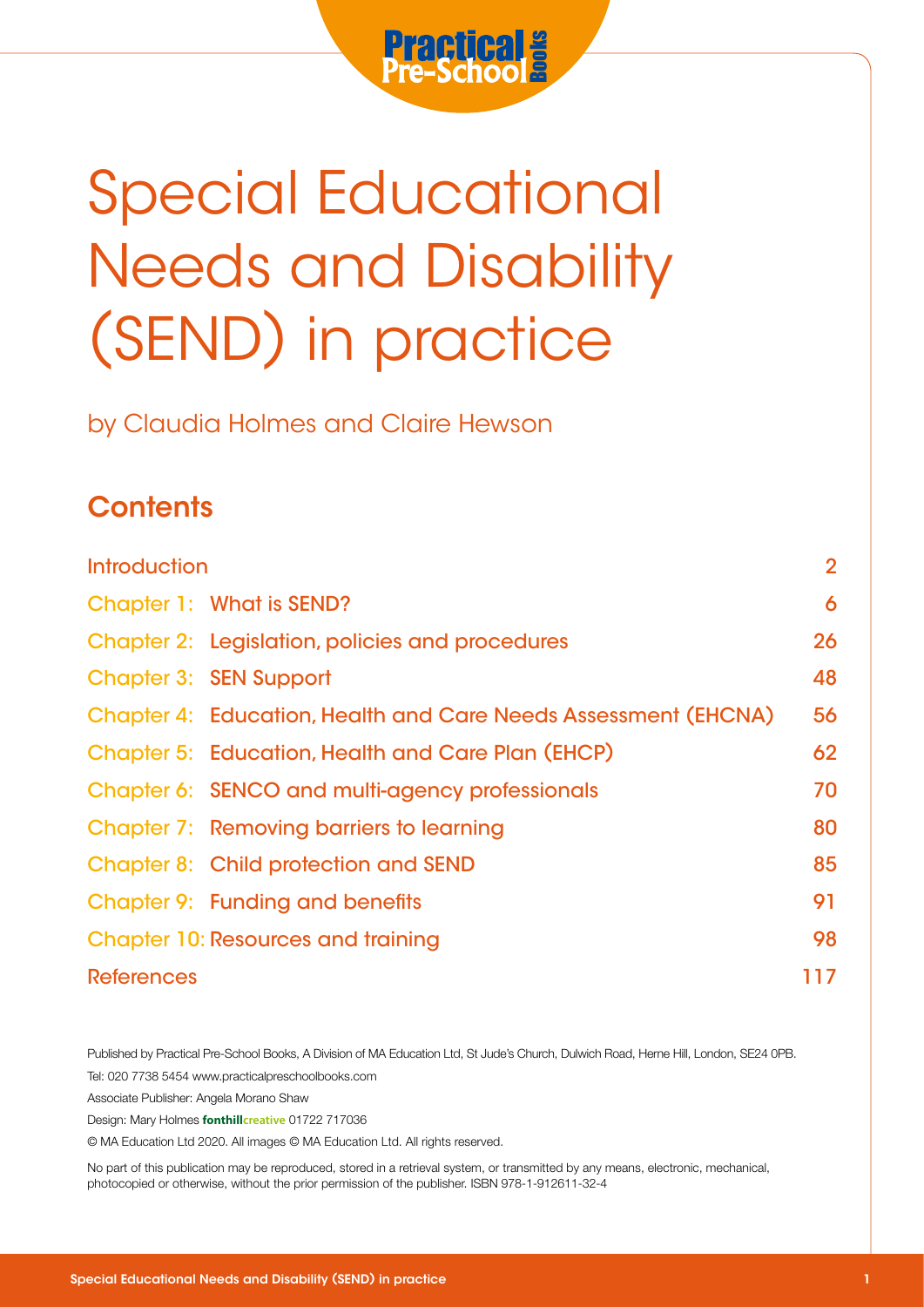

## What is SEND?

Children with disabilities do not always have special educational needs (SEN). However, there is significant overlap between these two groups. A child is only defined as having SEN if there is a need for special educational provision to be put in place for them. Under the Children and Families Act 2014 (see Chapter 2) a child is defined as having SEN if they have:

- **•** Greater difficulty in learning than the majority of children the same age, or
- A disability of any kind which hinders them from making full use of mainstream educational facilities without adjustments being made.

In this chapter we give you an overview of the conditions you might come across in your career. The aim is to give you a basic knowledge of each condition, practical ideas to help you to support children with specific conditions, and signposts to further information. Recent research indicates that it is important to look beyond condition labels and to focus upon the skills particular children find difficult. A child with one condition might benefit

from the interventions and forms of support described under a different condition. It is vital to be flexible in your approach and to recognise that every child is unique<sup>1</sup>.

If you suspect a child has a condition, the first step is to talk to your SENCO who may then organise a meeting with the setting manager and the child's parents to discuss what action to take.

When caring for a child with special educational needs and disability (SEND) it is important to communicate with parents each day. Think about what information you need to share in relation to their child's condition. A parent communication diary (which can be bought or printed online) can be adapted to ensure key information is passed on.

### ADHD

Attention Deficit Hyperactivity Disorder (ADHD) is a set of behaviours that impair the ability to control impulsive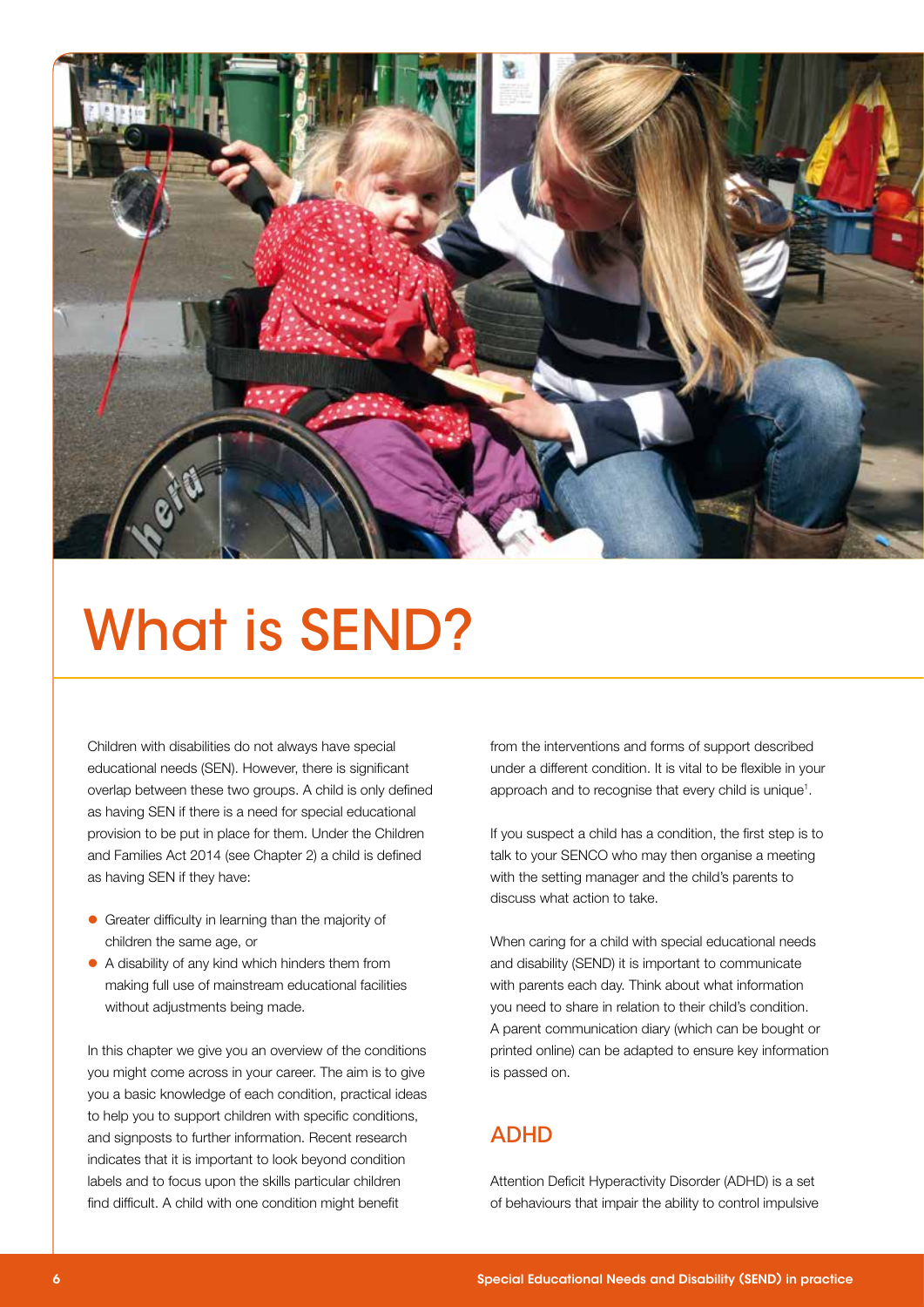#### Chapter 1: What is SEND?

behaviour and to concentrate. It has also been described as a 'bombardment of the senses' when people become overwhelmed by everyday situations.

#### What are the signs?

It is not easy to diagnose a child under six with ADHD because impulsive and inattentive behaviours are normal at this stage, but here are some possible indicators:

- $\bullet$  Extreme anxiety when separated from parents.
- Poor fine motor skills compared to their peers.
- **C** Struggles to sit still even when engaged in an activity they enjoy.
- Behaves aggressively.
- Difficulty managing emotions.
- Refuses to join in with activities and struggles with certain tasks.
- Hyperactive and impulsive with no awareness of danger.
- **Easily distracted, forgetful and with a short attention** span – constantly flitting between activities.
- Parents might notice that other parents don't invite their child to social occasions because of poor behaviour.

#### Take action

Although children are not officially diagnosed in their preschool years, the earlier ADHD is noticed the better for the child. Parental training in behaviour management can make a big difference.

Here are some practical steps you can take:

- l Have a strong, predictable routine in place so the child knows what to expect and when.
- Don't overstimulate the child by overwhelming them with experiences, noises, sensations and too many activities.
- Make sure your behavioural policy is strong and consistently applied – communicate with parents so you work together.
- Reduce waiting times for activities and snacks.
- $\bullet$  All staff must be calm, consistent and positive in their approach to the child.
- $\bullet$  Children with ADHD struggle with group situations that involve waiting, turn-taking and sharing. Anticipate this, and work on specific skills with them.

#### Further information'

ADHD in the Early Years, Teach Early Years: https://www.teachearlyyears.com/a-unique-child/view/ adhd-in-the-early-years ADHD Foundation: https://www.adhdfoundation.org.uk/

Attention deficit hyperactivity disorder: diagnosis and management, NICE: https://www.nice.org.uk/guidance/ng87

More symptoms of ADHD, NHS: https://www.nhs.uk/ conditions/attention-deficit-hyperactivity-disorder-adhd/

The Hyperactive Children's Support Group: http://www.hacsg.org.uk/

### Anxiety

We all feel anxious at times, which is perfectly normal. Anxiety is only a problem when it gets in the way of daily life. For children, severe anxiety affects their social and emotional development and is damaging to their self-esteem. There might be a trigger for a child's anxiety such as a change at home or in the setting - any kind of emotional upheaval.

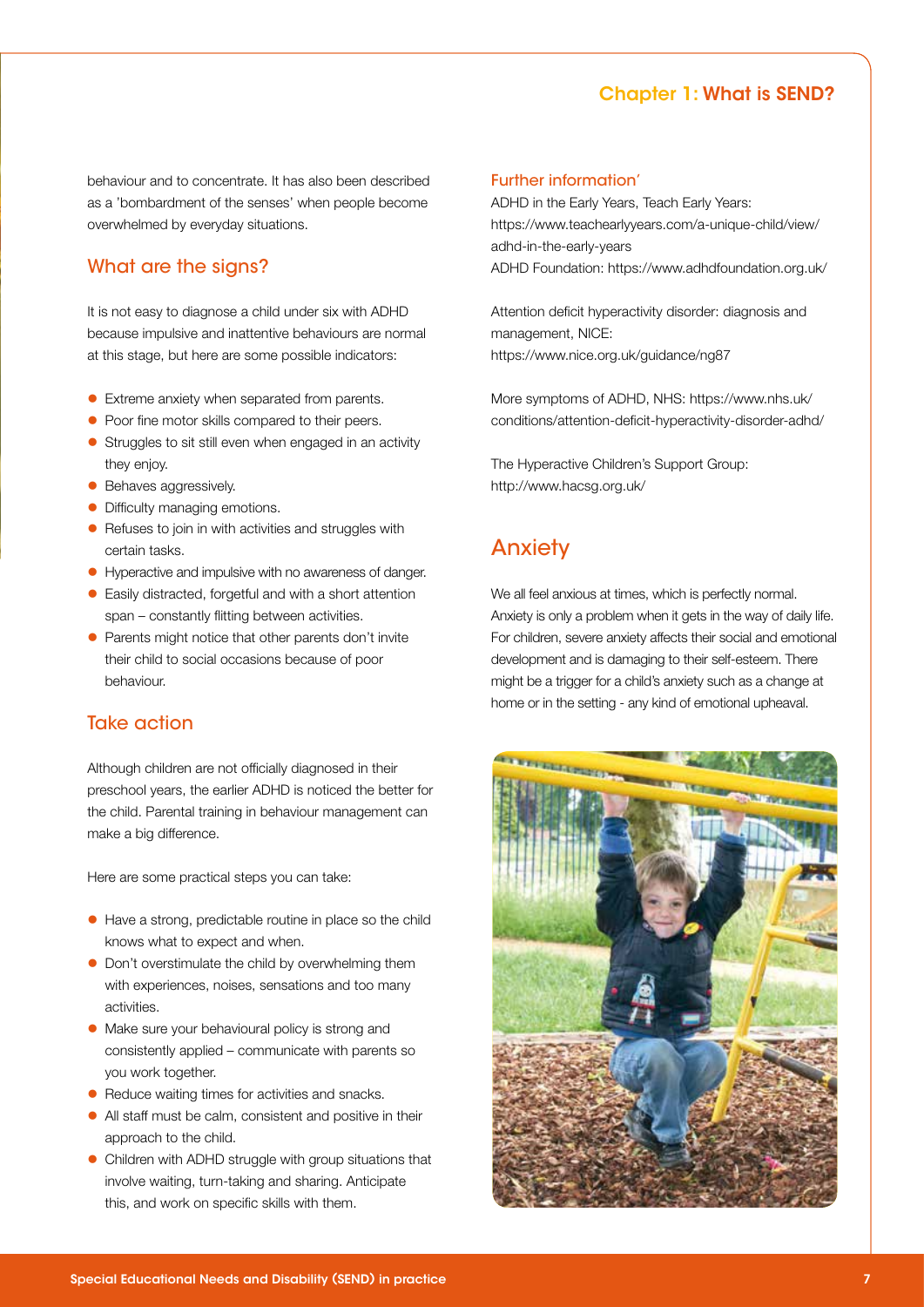

## Legislation, policies and procedures

This chapter will help you to understand the legislation that is the foundation for all special educational needs and disabilities practice. By understanding the legislation which sets out the rights and legal entitlements of children with special educational needs and disability (SEND) and their families, and the statutory government guidance which is founded in legislation, you will be able to:

- 1. Understand your personal, legal responsibilities as an early years' practitioner, so you can deliver the best possible provision for the children in your care.
- 2. Understand the responsibilities of the proprietor of your setting, the local authority and central government, so you know exactly what help a child is entitled to by law.
- 3. Help other staff working with the child to know their duties.
- 4. Work in partnership with parents (this term covers anybody who has parental responsibility for a child) by raising their awareness of the child's and the whole family's legal entitlements, signposting them towards government guidance and sources of support. Remember, a child's wellbeing depends upon the strength of their family.
- 5. Write, or contribute towards writing, more effective Education, Health and Care Plans (EHCPs). EHCPs were brought about by the Children and Families Act 2014 and the Special Educational Needs and Disability Regulations 2014. By familiarising yourself with this legislation and the SEND Code, you put yourself in a stronger position to contribute towards EHCPs that will be approved by the local authority. This means that the child will receive the help that they require more swiftly and the process runs more smoothly than it otherwise might have done.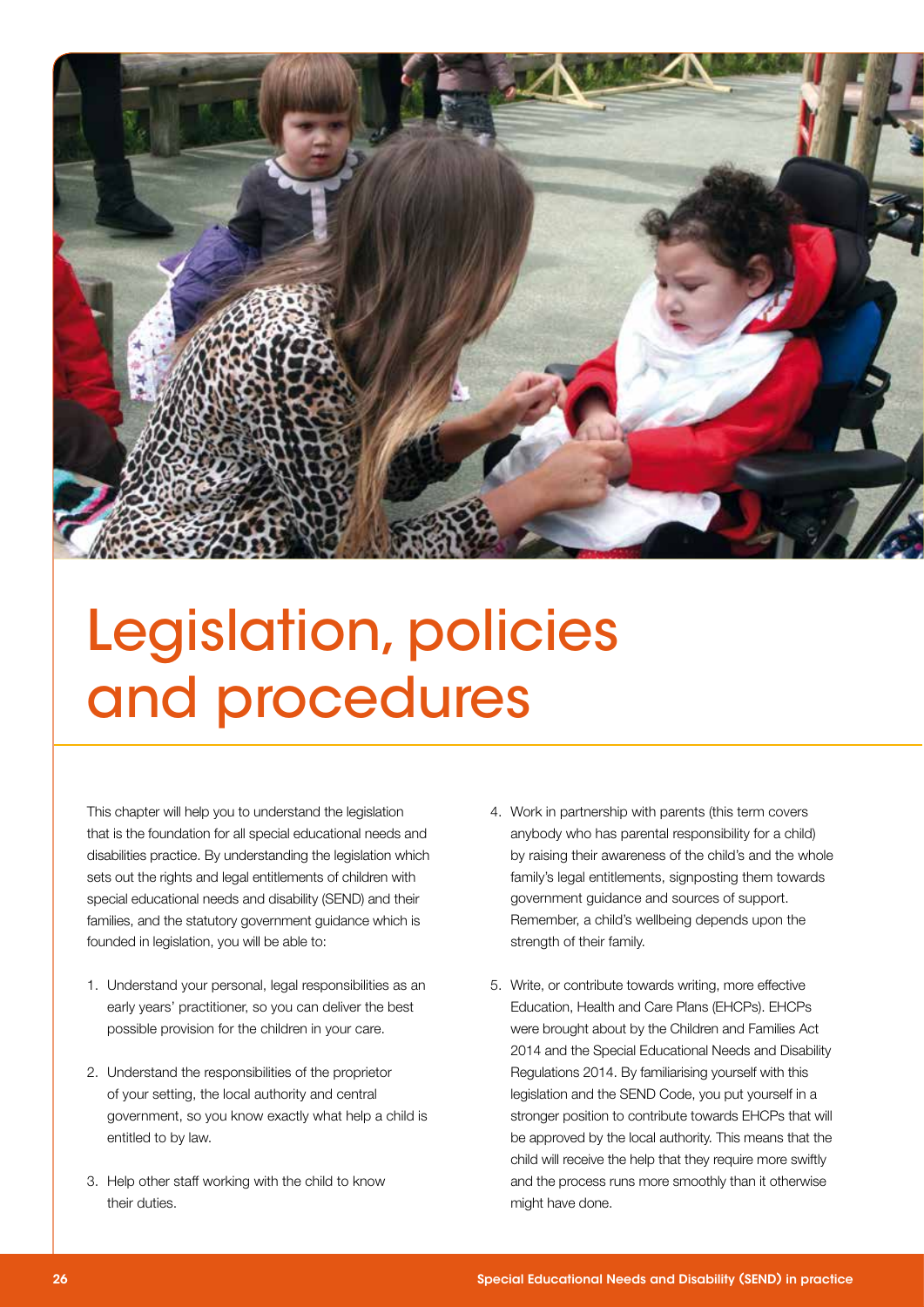#### Chapter 2: Legislation, policies and procedures

Later in the chapter we relate legislation and government guidance to your setting's policies and procedures. The law is the foundation of your setting's SEND policy, so we talk about what details your policy needs to cover in order to comply with the law, to reassure parents, and to demonstrate to Ofsted that you fully understand your legal responsibilities and the steps that you follow in order to carry out your duties. A thorough SEND policy helps to ensure that all children are at the heart of high-quality, inclusive practice and receive the consistent early years' provision they need in order to thrive. We also touch upon other policies that need to be written and reviewed with particular children's special educational needs and disabilities in mind.

We have done our best to break down legislation into manageable need-to-know parts, and we have eliminated legal jargon as far as possible. If you need further details you can always read the original legislation – links are provided in 'References' section on page 117. When you progress through this book you will probably find that you refer back to this chapter, dipping in and out as appropriate.

Ultimately, the aim of this chapter is to improve the lives of children with SEND.

### Legislation

We've set out legislation in chronological order so you can see how one Act laid the foundation for another. All the legislation here is still in force today and so it's important for you to have a general understanding of it. The legislation that needs the closest study because it's the most relevant to you is Children and Families Act 2014, the Special Educational Needs and Disability Regulations 2014 and the Equality Act 2010. For maintained nursery schools all three pieces of legislation are imperative, and for private nurseries and childminders the Equality Act 2010 is the most significant.

#### The Children Act 1989

The Children Act 1989 covers *'provision of services for children in need, their families and others'.*

Under this Act, children in need are defined as those, '*unlikely to achieve or maintain, or to have the opportunity of achieving or maintaining, a reasonable standard of health or development without the provision of services by a local authority…or he is disabled*.'

Health is defined as physical or mental health.

Development covers behavioural, emotional, intellectual, physical and social development.

The Act makes it clear that local authorities must provide a range of services for the welfare of children in need. This means that local authorities must also support families so that they are in a position to provide high quality care for their children.

In order to make a decision about what services to provide a particular child local authorities must, where possible:

- *(a) ascertain the child's wishes and feelings regarding the provision of those services; and*
- *(b) give due consideration (having regard to his age and understanding) to such wishes and feelings of the child as they have been able to ascertain.*  Section 17, 4 (A)

The services local authorities provide '*may include providing accommodation, giving assistance in kind or cash*'- Section 17 (6)

Any assistance can be provided unconditionally or conditionally. In other words, local authorities can impose conditions, such as asking parents to pay some or all of the money back in future. However, when imposing conditions local authorities must have '*regard to the means of the child concerned and each of his parents*' - Section 17 (8)

Parents are not liable to make any repayment of assistance when they are in receipt of income support, of any element of child tax credit other than the family element, working tax credit, jobseeker's allowance or any income or employment and support allowance. Normally, parents are not liable to make repayments when in receipt of Universal Credit but there are exceptions.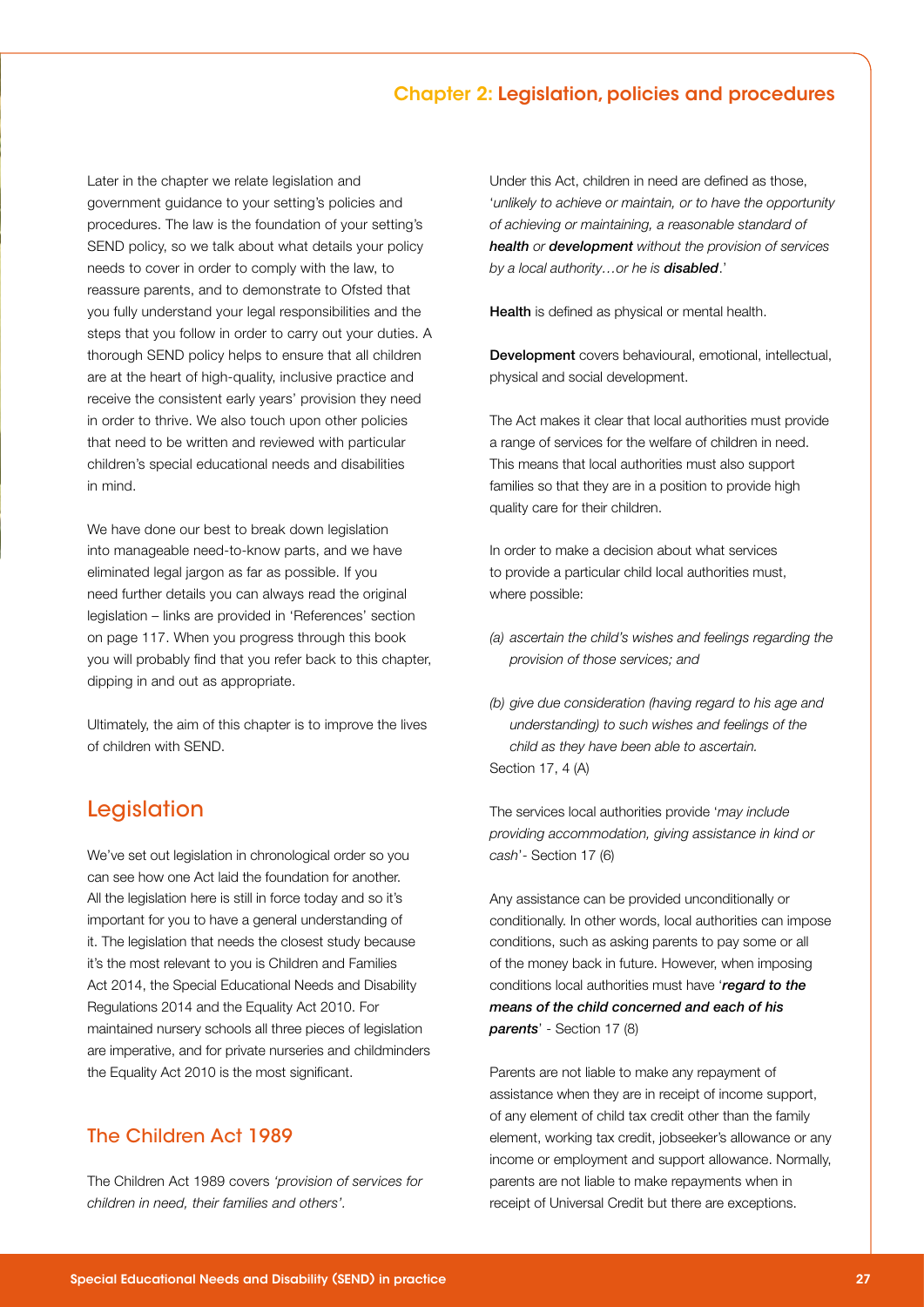

## SEN Support

As you conduct your regular observations and assessments, you might begin to feel concerned that a child is making little or no progress in the prime areas of the early years foundation stage (EYFS) and suspect they have a special educational need. Together with the SENCO and the child's parents, you might need to make a decision to implement SEN Support.

SEN Support is the name of the support that must be made available to children who have needs which are different from or additional to other children the same age. We tend to believe that it is better to implement intervention strategies to support children sooner rather than later, but this is not necessarily the case. Dorothy Bishop, professor of developmental neuropsychology at the University of Oxford, said in a recent TES Pedagogy podcast, "We see a lot of two-year-olds who are not using as many words, and parents get quite concerned if everybody else's child is chattering away and their child has only got about 20 words…but we know from studies that do follow up that even without any intervention at all, a lot of those children will catch

up…you need to look very carefully about who you're intervening with and make sure that you're not just wasting resources by intervening with kids that don't need it".9

Unfortunately there are no easy answers about when it is the appropriate time to intervene; it rests on professional experience combined with a knowledge of a particular child and their individual circumstances.

SEN Support is delivered through a personalised and individualised graduated approach. The graduated approach leads to a growing understanding of the child's needs and what support they will need to make good progress. The graduated approach is a four-part cycle: assess, plan, do, review. If a child doesn't make progress after subsequent cycles of the graduated approach, then they may need to be assessed for special educational needs. If a special educational need is identified, then they will be added to your setting's SEN register. When a child is placed on the SEN register the graduated approach still continues.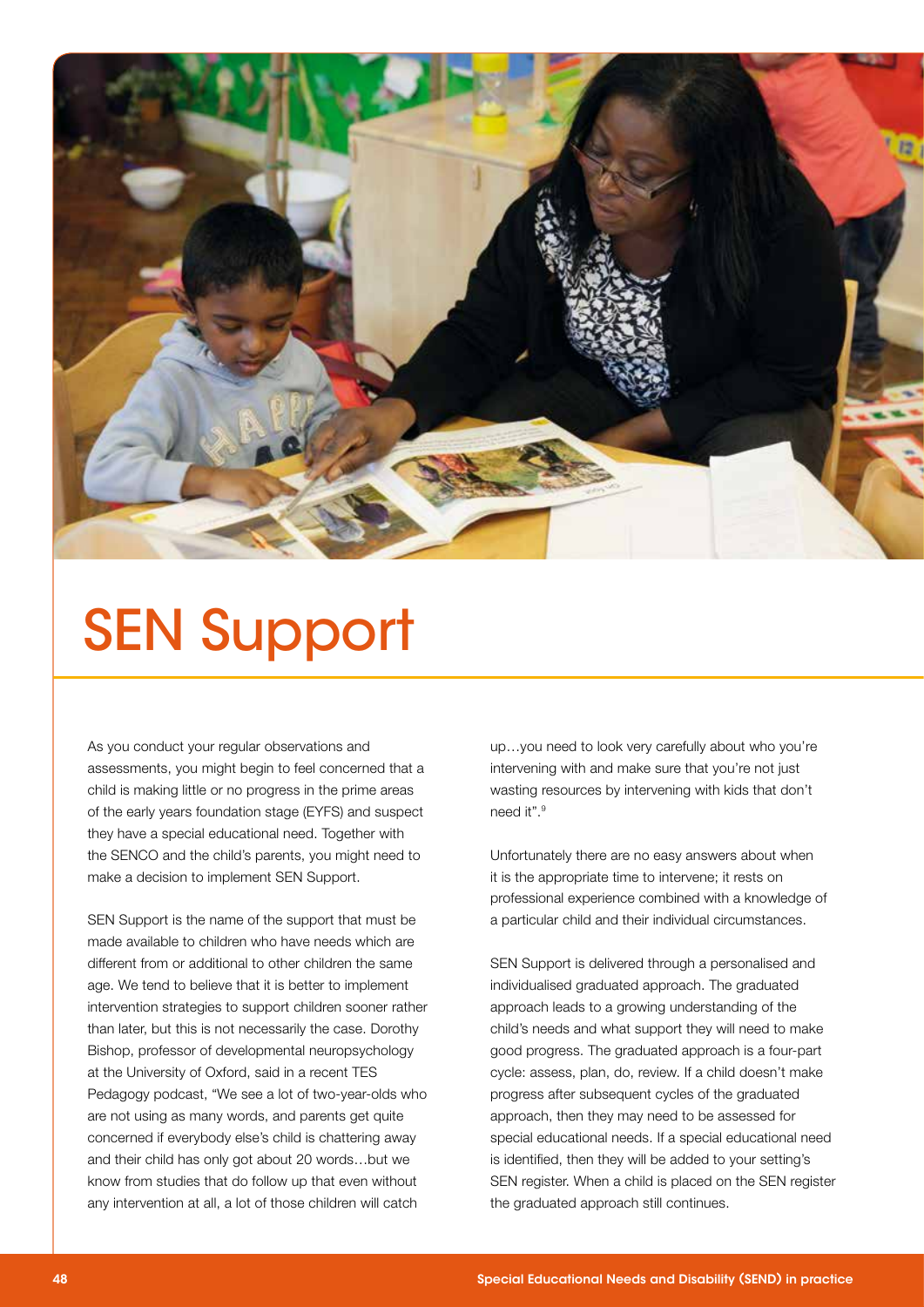

## Education, Health and Care Needs Assessment (EHCNA)

If despite providing SEN support for a child, they are making insufficient or no progress and your setting is unable to provide the support they need, then it is time to ask the local authority for an Education and Health Care Needs Assessment (EHNCA) - also known as an 'EHC assessment'.

The Children and Families Act, Section 36 (2) defines an EHCNA as '*an assessment of the educational, health care*  and social care needs of a child'. The EHCNA is a legal process carried out by the local authority and it is the first step to getting an Education and Health Care Plan (EHCP) put in place for the child. We talk about EHCPs in the next chapter.

Note that the term 'parent' used in this chapter means anybody who has parental responsibility for the child.

It is **very important** to understand that the entire EHCNA and EHCP process follows timescales that are set out by law – see 'Statutory Timescales' (see page 60). For a clarity about timescales also see 'EHCNA and EHCP Timescales' and 'EHCP Review Timescales' in Chapter 10.

### When can an EHCNA or 'EHC needs assessment' be requested?

If you have carried out the graduated approach over a period of time and you believe that the child has still not made expected progress, this is the time to request an EHCNA or 'EHC needs assessment' from the local authority.

'A request (for an EHCNA) is likely to happen where special educational provision currently being made for them (the child) by their early years setting, school or college from their own resources, is not enabling the child…to make adequate progress.' SEND code of practice, 4.57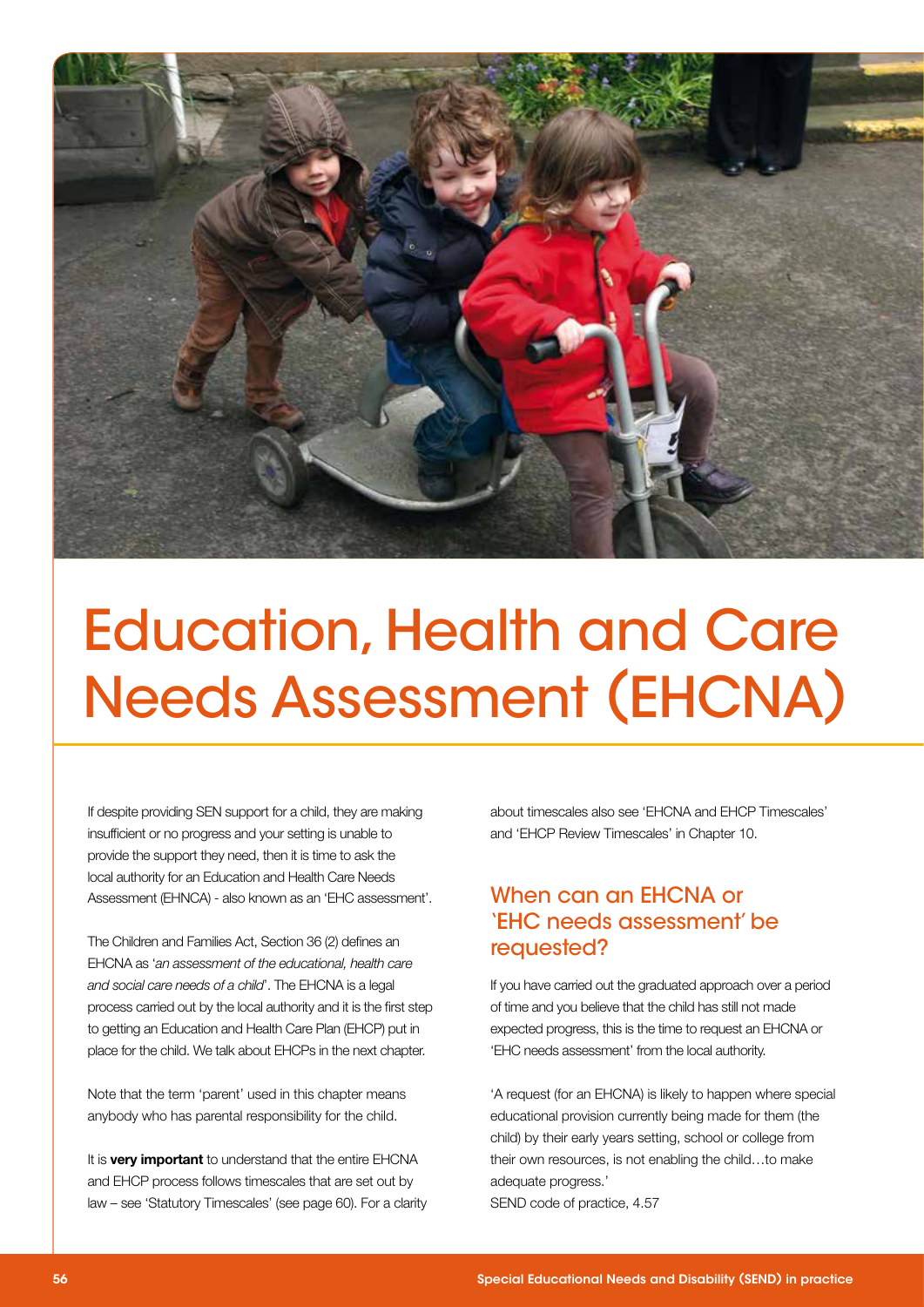#### Chapter 4: Education, Health and Care Needs Assessment (EHCNA)

Once everybody is in agreement (parents, any external professionals involved with the child, such as speech and language therapists, and the manager and SENCO of your setting) then an application for an EHCNA can be made.

The SENCO will contact the local authority to apply for an EHCNA.

In the application form, the SENCO will describe all the actions your setting has taken to meet the child's special educational needs.

They will need to provide evidence of what has already been done to support the child, as well as a description of their concerns and perceptions of the child's needs. They will need to be clear that the child's needs cannot be met through your setting's ordinary SEN support system.

Information about applying for an EHCNA can be found on your local authority's local offer website. Section 30 (9) (a) of the Children and Families Act 2014 states that the local authority's local offer must include 'information about how to obtain an EHC needs assessment'.

Some local authorities publish downloadable EHCNA application forms on their websites which you can print and send, such as this one from Telford & Wrekin Council: https://www.telfordsend.org.uk/download/ downloads/id/1158/ehc\_needs\_assessment\_request\_ form\_and\_guidance\_for\_educational\_settings.pdf

When applying, remember that 'an EHC needs assessment will not always lead to an EHC plan.

The information gathered during an EHC needs assessment may indicate ways in which the school... or other provider can meet the child or young person's needs without an EHC plan.' SEND code of practice, 9.6

### Who can request an EHCNA from the local authority?

Anybody can bring a child who has, or may have, SEN to the attention of the local authority (SEND Code, 9.9).

However, the only people who can ask the local authority for an EHCNA are the child's parents, or, alternatively, a person acting on behalf of the setting (SEND code of practice, 9.8).

An EHCNA cannot go ahead without the consent of those who have parental responsibility for the child: 'In making a determination under subsection (3), the local authority must consult the child's parent'- Children and Families Act Section 36(4).

When considering whether to carry out an EHCNA local authorities must:

- $\bullet$  Notify the child's parent that it is considering whether an EHCNA is needed as soon as possible after the request is received. This is so the parent has 'sufficient time to provide their views' – SEND code of practice, 9.12.
- **.** 'Have regard to the views, wishes and feelings of the child and his or her parent,' - SEND code of practice, 9.12. The SEND Code makes it clear that the local authority must proactively involve parents and children in the decision-making process and provide them with all the information and advice they need.